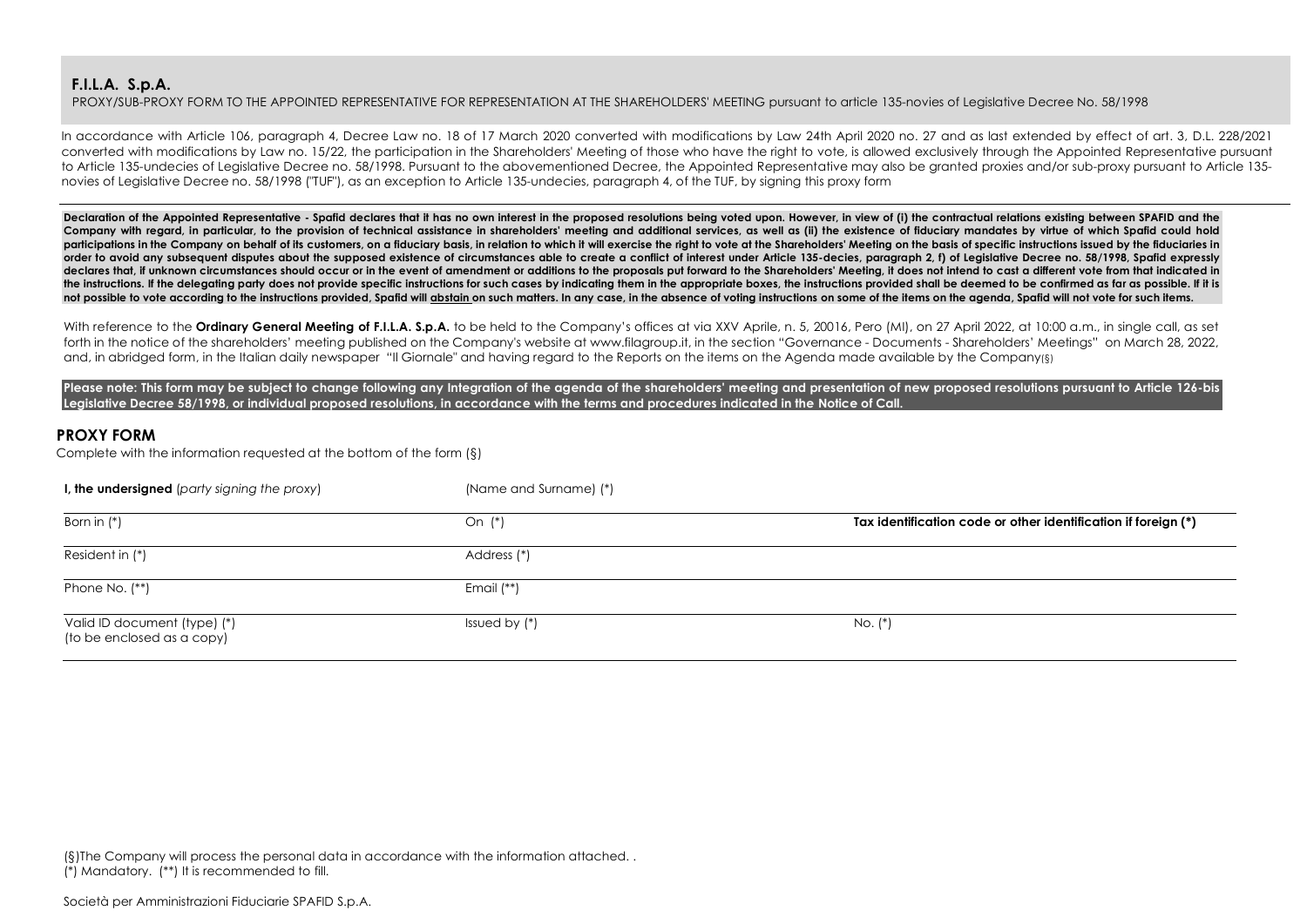PROXY/SUB-PROXY FORM TO THE APPOINTED REPRESENTATIVE FOR REPRESENTATION AT THE SHAREHOLDERS' MEETING pursuant to article 135-novies of Legislative Decree No. 58/1998

| in quality of (fick the box that interests you) $(*)$         |                                                                                                 |                                                                                                                                                                                                   |                                                                |  |  |  |  |
|---------------------------------------------------------------|-------------------------------------------------------------------------------------------------|---------------------------------------------------------------------------------------------------------------------------------------------------------------------------------------------------|----------------------------------------------------------------|--|--|--|--|
| $\Box$ shareholder with the right to vote                     |                                                                                                 | OR IF DIFFERENT FROM THE SHARE HOLDER<br>$\Box$ legal representative or subject with appropriate representation powers (copy of the documentation of the powers of representation to be enclosed) |                                                                |  |  |  |  |
|                                                               | Name Surname / Denomination (*)                                                                 |                                                                                                                                                                                                   |                                                                |  |  |  |  |
| (complete only if<br>the shareholder is<br>different from the | Born in $(*)$                                                                                   | On $(*)$                                                                                                                                                                                          | Tax identification code or other identification if foreign (*) |  |  |  |  |
| proxy signatory)<br>Registered office / Resident in (*)       |                                                                                                 |                                                                                                                                                                                                   |                                                                |  |  |  |  |
| <b>Related to</b>                                             |                                                                                                 |                                                                                                                                                                                                   |                                                                |  |  |  |  |
| No. (*)                                                       | F.I.L.A. shares ISIN -                                                                          |                                                                                                                                                                                                   |                                                                |  |  |  |  |
|                                                               | referred to the communication (pursuant to art. 83-sexies Legislative Decree n. 58/1998) (2) No |                                                                                                                                                                                                   |                                                                |  |  |  |  |

(to be filled in with information regarding any further communications relating to deposits)

**DELEGATES/SUB DELEGATES SOCIETÀ PER AMMINISTRAZIONI FIDUCIARIE SPAFID S.P.A. ("SPAFID")**, with registered office in Milan, Tax Code no. 00717010151, to participate and vote in the Shareholders' Meeting indicated above as per the instructions provided below.

#### **DECLARES**

- that he/she/it is aware that the proxy to the Appointed Representative might contain voting instructions even only in respect of some resolution proposals in the agenda and that in this case, the vote shall be expressed for the sole proposals in respect of which instructions have been granted;

- to have requested from the custodian the communication for participation in the Meeting as indicated above;

- that there are no reasons for incompatibility or suspension of the exercise of voting rights;

- (in the case of sub-delegation) to be in possession of the originals of the proxy forms conferred on him/her and to keep them for one year available for possible verification.

AUTHORIZE Spafid and the Company to the treatment of his/her/its personal data for the purposes and under the terms and conditions specified in the attached information document.

| $\bullet$ |                    |  |
|-----------|--------------------|--|
|           | (Place and Date) * |  |

 *(Place and Date) \* (*Signature) \*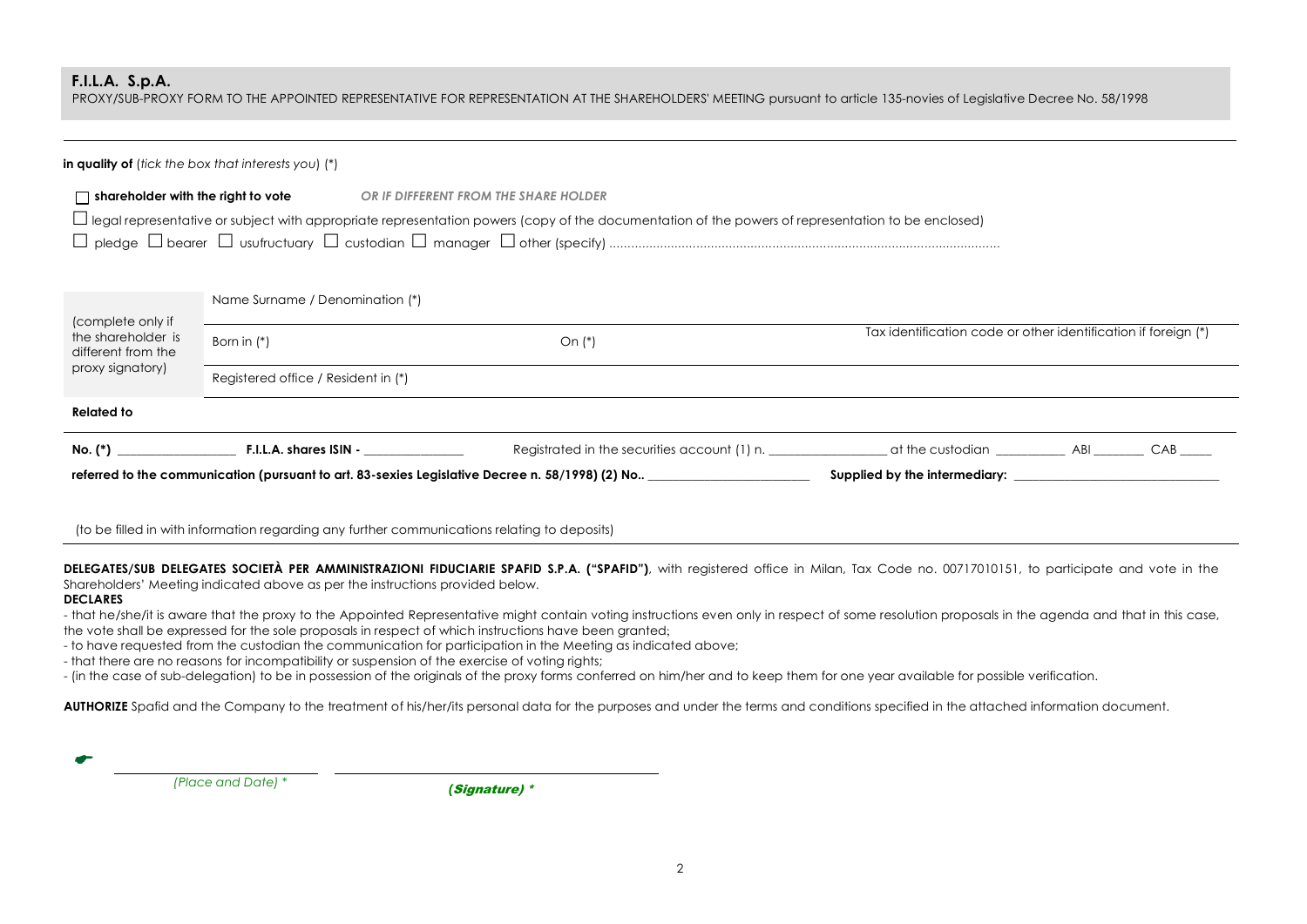PROXY/SUB-PROXY FORM TO THE APPOINTED REPRESENTATIVE FOR REPRESENTATION AT THE SHAREHOLDERS' MEETING pursuant to article 135-novies of Legislative Decree No. 58/1998

# **VOTING INSTRUCTIONS**

intended for the Appointed Representative only - Tick the relevant boxes

#### **The undersigned (3)** *(Personal details)*

*(indicate the holder of the right to vote only if different name and surname / denomination)* 

Hereby appoints Spafid to vote in accordance with the voting instructions given below at Ordinary General Meeting of F.I.L.A. to be held to the Company's offices at via XXV Aprile, n. 5, 20016, Pero (MI), on 27 April 2022, at 10:00 a.m., in single call.

## **RESOLUTIONS SUBJECT TO VOTING**

**1. Financial statements and consolidated financial statements; allocation of profit for the year and distribution of dividends:**

**1.1 Approval of the separate financial statements for the year ended December 31, 2021, along with the Board of Directors' Report, the Board of Statutory Auditors' Report and the Independent Auditors' Report; presentation of the consolidated financial statements for the year ended December 31, 2021; resolutions thereon;**

| Proposal of the Board of Directors        |                                 |                                                                                                                                           | Tick only one<br>box | $\Box$ In Favour | $\Box$ Against | $\Box$ Abstain |
|-------------------------------------------|---------------------------------|-------------------------------------------------------------------------------------------------------------------------------------------|----------------------|------------------|----------------|----------------|
|                                           |                                 | If circumstances occur which are unknown or in the event of a vote on amendments or additions to the resolutions submitted to the meeting |                      |                  |                |                |
| Tick only one box                         |                                 | <b>Modify the instructions (express preference)</b>                                                                                       |                      |                  |                |                |
| $\perp$ confirms the instructions $\perp$ | $\Box$ revokes the instructions | □ In Favour :                                                                                                                             |                      |                  | $\Box$ Against | $\Box$ Abstain |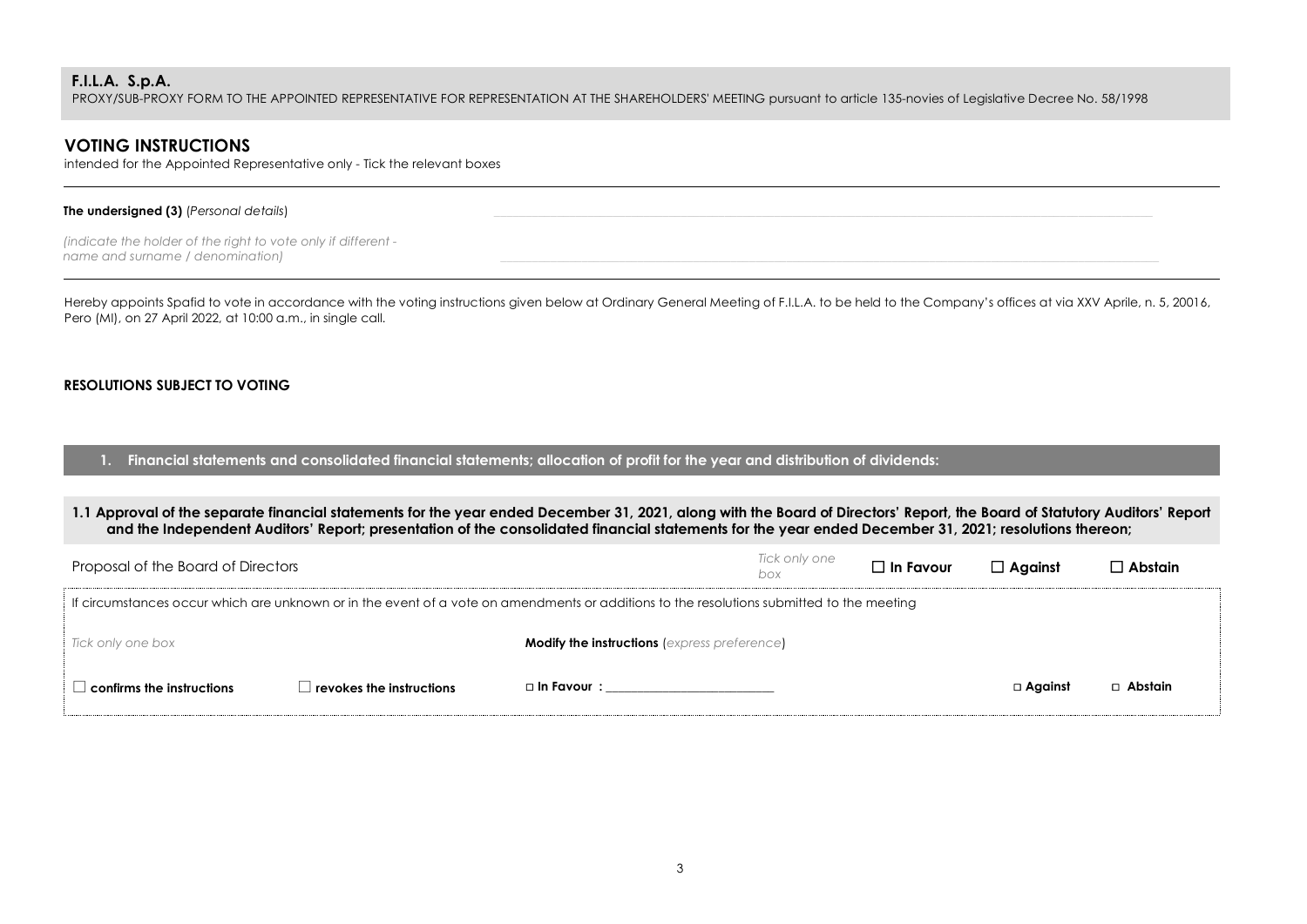PROXY/SUB-PROXY FORM TO THE APPOINTED REPRESENTATIVE FOR REPRESENTATION AT THE SHAREHOLDERS' MEETING pursuant to article 135-novies of Legislative Decree No. 58/1998

| 1.2 Allocation of net income for the year and distribution of dividends; resolutions thereon;                 |                                                                                                                                           |                           |  |  |           |           |  |  |
|---------------------------------------------------------------------------------------------------------------|-------------------------------------------------------------------------------------------------------------------------------------------|---------------------------|--|--|-----------|-----------|--|--|
| Tick only one<br>$\Box$ In Favour<br>Proposal of the Board of Directors<br>$\Box$ Against<br>  Abstain<br>hox |                                                                                                                                           |                           |  |  |           |           |  |  |
|                                                                                                               | If circumstances occur which are unknown or in the event of a vote on amendments or additions to the resolutions submitted to the meeting |                           |  |  |           |           |  |  |
| Tick only one box<br><b>Modify the instructions</b> (express preference)                                      |                                                                                                                                           |                           |  |  |           |           |  |  |
| confirms the instructions                                                                                     | revokes the instructions                                                                                                                  | $\Box$ In Favour $\colon$ |  |  | □ Aaainst | □ Abstain |  |  |

# **2. Remuneration Policy and Report:**

| 2.1 approval of the first section of the Remuneration Policy and Report (i.e. remuneration policy for the year 2022) as per Article 123-ter, paragraphs 3-bis and 3-ter, of<br>Legislative Decree No. 58 of February 24, 1998; |                                  |                                                                                                                                           |                      |                  |                |                |  |
|--------------------------------------------------------------------------------------------------------------------------------------------------------------------------------------------------------------------------------|----------------------------------|-------------------------------------------------------------------------------------------------------------------------------------------|----------------------|------------------|----------------|----------------|--|
| Proposal of the Board of Directors                                                                                                                                                                                             |                                  |                                                                                                                                           | Tick only one<br>box | $\Box$ In Favour | $\Box$ Aaainst | $\Box$ Abstain |  |
|                                                                                                                                                                                                                                |                                  | If circumstances occur which are unknown or in the event of a vote on amendments or additions to the resolutions submitted to the meeting |                      |                  |                |                |  |
| Tick only one box                                                                                                                                                                                                              |                                  | <b>Modify the instructions</b> (express preference)                                                                                       |                      |                  |                |                |  |
| $\mid$ confirms the instructions                                                                                                                                                                                               | $\vert$ revokes the instructions |                                                                                                                                           |                      |                  | □ Aaainst      | □ Abstain      |  |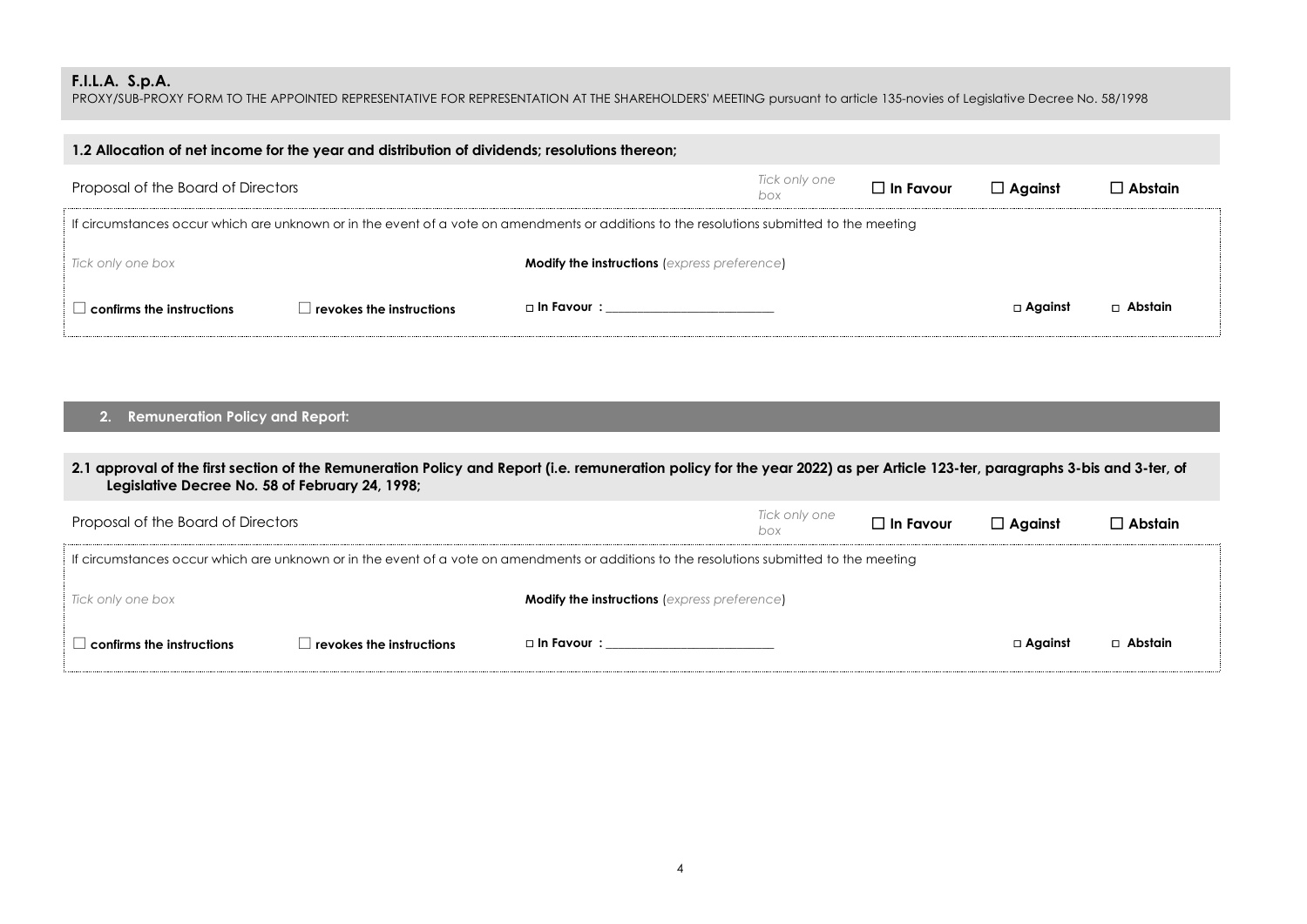PROXY/SUB-PROXY FORM TO THE APPOINTED REPRESENTATIVE FOR REPRESENTATION AT THE SHAREHOLDERS' MEETING pursuant to article 135-novies of Legislative Decree No. 58/1998

| Legislative Decree No. 58 of February 24, 1998. |                                                         | 2.2 consultative vote on the second section of the Remuneration Policy and Report (i.e. remuneration report for the year 2021) as per Article 123-ter, paragraph 6, of                                                                                                               |                      |                  |                   |                |
|-------------------------------------------------|---------------------------------------------------------|--------------------------------------------------------------------------------------------------------------------------------------------------------------------------------------------------------------------------------------------------------------------------------------|----------------------|------------------|-------------------|----------------|
| Proposal of the Board of Directors              |                                                         |                                                                                                                                                                                                                                                                                      | Tick only one<br>box | $\Box$ In Favour | $\Box$ Against    | $\Box$ Abstain |
|                                                 |                                                         | If circumstances occur which are unknown or in the event of a vote on amendments or additions to the resolutions submitted to the meeting                                                                                                                                            |                      |                  |                   |                |
| Tick only one box                               |                                                         | <b>Modify the instructions (express preference)</b>                                                                                                                                                                                                                                  |                      |                  |                   |                |
| $\Box$ confirms the instructions                | $\Box$ revokes the instructions                         | □ In Favour :___________________________                                                                                                                                                                                                                                             |                      |                  | □ Against         | □ Abstain      |
| 3.                                              | 2021 for any portion not executed; resolutions thereon. | Authorisation to purchase and dispose of treasury shares, subject to revocation of the previous authorisation granted by the Shareholders' Meeting of April 27,                                                                                                                      |                      |                  |                   |                |
| Proposal of the Board of Directors              |                                                         |                                                                                                                                                                                                                                                                                      | Tick only one<br>box | $\Box$ In Favour | $\Box$ Against    | $\Box$ Abstain |
|                                                 |                                                         | If circumstances occur which are unknown or in the event of a vote on amendments or additions to the resolutions submitted to the meeting                                                                                                                                            |                      |                  |                   |                |
| Tick only one box                               |                                                         | <b>Modify the instructions (express preference)</b>                                                                                                                                                                                                                                  |                      |                  |                   |                |
| $\Box$ confirms the instructions                | $\Box$ revokes the instructions                         | □ In Favour : __________________________                                                                                                                                                                                                                                             |                      |                  | $\square$ Against | $\Box$ Abstain |
| 4.                                              |                                                         | Incentive plan for the period 2022-2026 concerning ordinary shares of F.I.L.A., called "2022-2026 Performance Shares Plan" reserved to employees and/or Senior<br>Directors of F.I.L.A. - Fabbrica Italiana Lapis ed Affini S.p.A. and/or other Group companies; resolutions thereon |                      |                  |                   |                |
| Proposal of the Board of Directors              |                                                         |                                                                                                                                                                                                                                                                                      | Tick only one<br>box | $\Box$ In Favour | $\Box$ Against    | $\Box$ Abstain |
|                                                 |                                                         | If circumstances occur which are unknown or in the event of a vote on amendments or additions to the resolutions submitted to the meeting                                                                                                                                            |                      |                  |                   |                |
| Tick only one box                               |                                                         | <b>Modify the instructions (express preference)</b>                                                                                                                                                                                                                                  |                      |                  |                   |                |
| $\Box$ confirms the instructions                | $\Box$ revokes the instructions                         | $\Box$ In Favour $\colon$                                                                                                                                                                                                                                                            |                      |                  | □ Against         | □ Abstain      |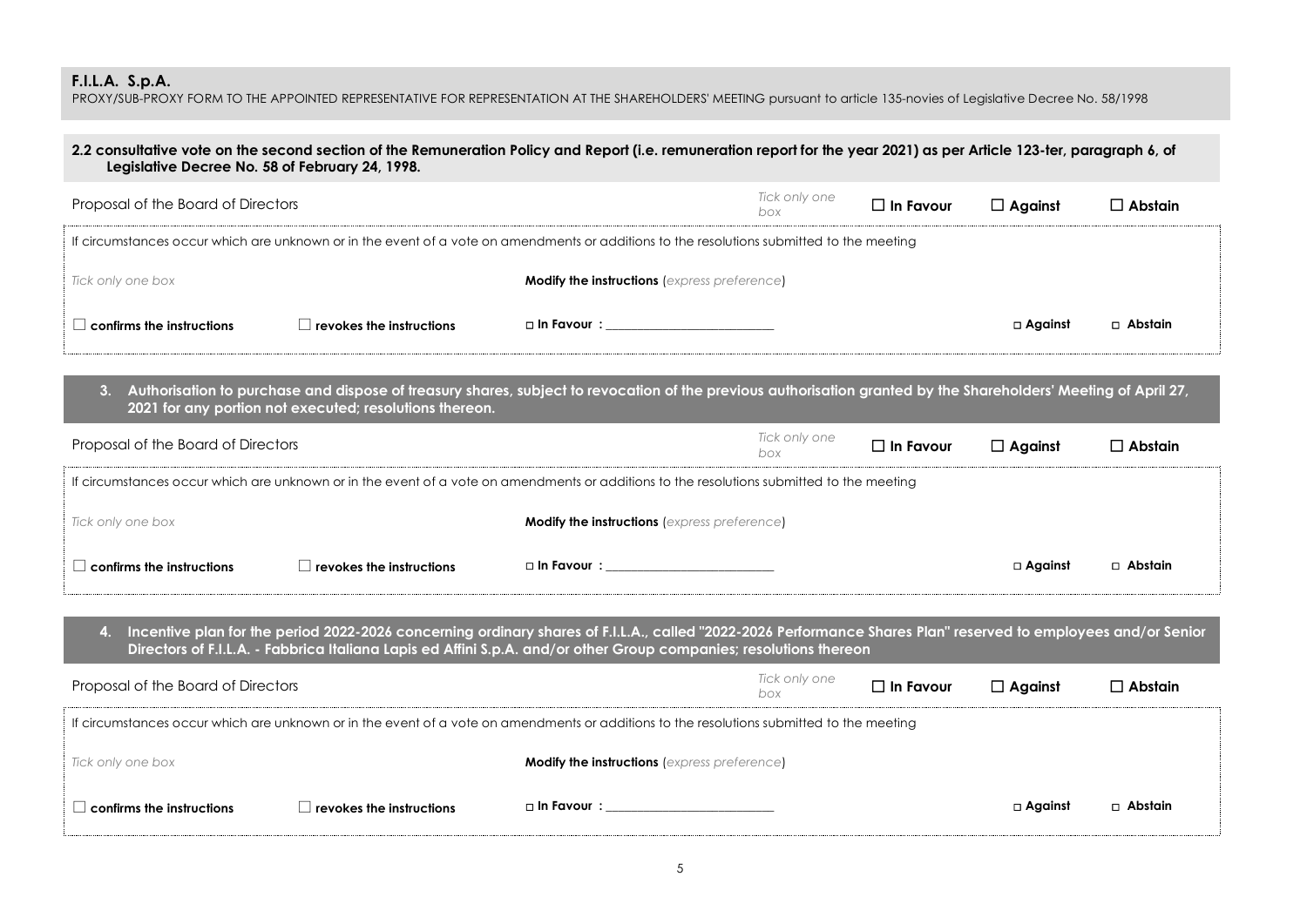PROXY/SUB-PROXY FORM TO THE APPOINTED REPRESENTATIVE FOR REPRESENTATION AT THE SHAREHOLDERS' MEETING pursuant to article 135-novies of Legislative Decree No. 58/1998

|                                    | (Place and Date) * |                | (Signature) *                                                                                   |                                                                                                                                                                             |  |
|------------------------------------|--------------------|----------------|-------------------------------------------------------------------------------------------------|-----------------------------------------------------------------------------------------------------------------------------------------------------------------------------|--|
|                                    |                    |                |                                                                                                 |                                                                                                                                                                             |  |
|                                    |                    |                |                                                                                                 |                                                                                                                                                                             |  |
| <b>DIRECTORS' LIABILITY ACTION</b> |                    |                |                                                                                                 |                                                                                                                                                                             |  |
|                                    |                    |                | financial statements, the undersigned appoints the Appointed Representative to vote as follows: | In case of vote on a directors' liability action pursuant to art. 2393, paragraph 2, of the civil code, proposed by the shareholders on the occasion of the approval of the |  |
| Tick only one box                  | $\Box$ In Favour   | $\Box$ Against | $\Box$ Abstain                                                                                  |                                                                                                                                                                             |  |
|                                    |                    |                |                                                                                                 |                                                                                                                                                                             |  |
|                                    |                    |                |                                                                                                 |                                                                                                                                                                             |  |
|                                    | (Place and Date) * |                | (Signature) *                                                                                   |                                                                                                                                                                             |  |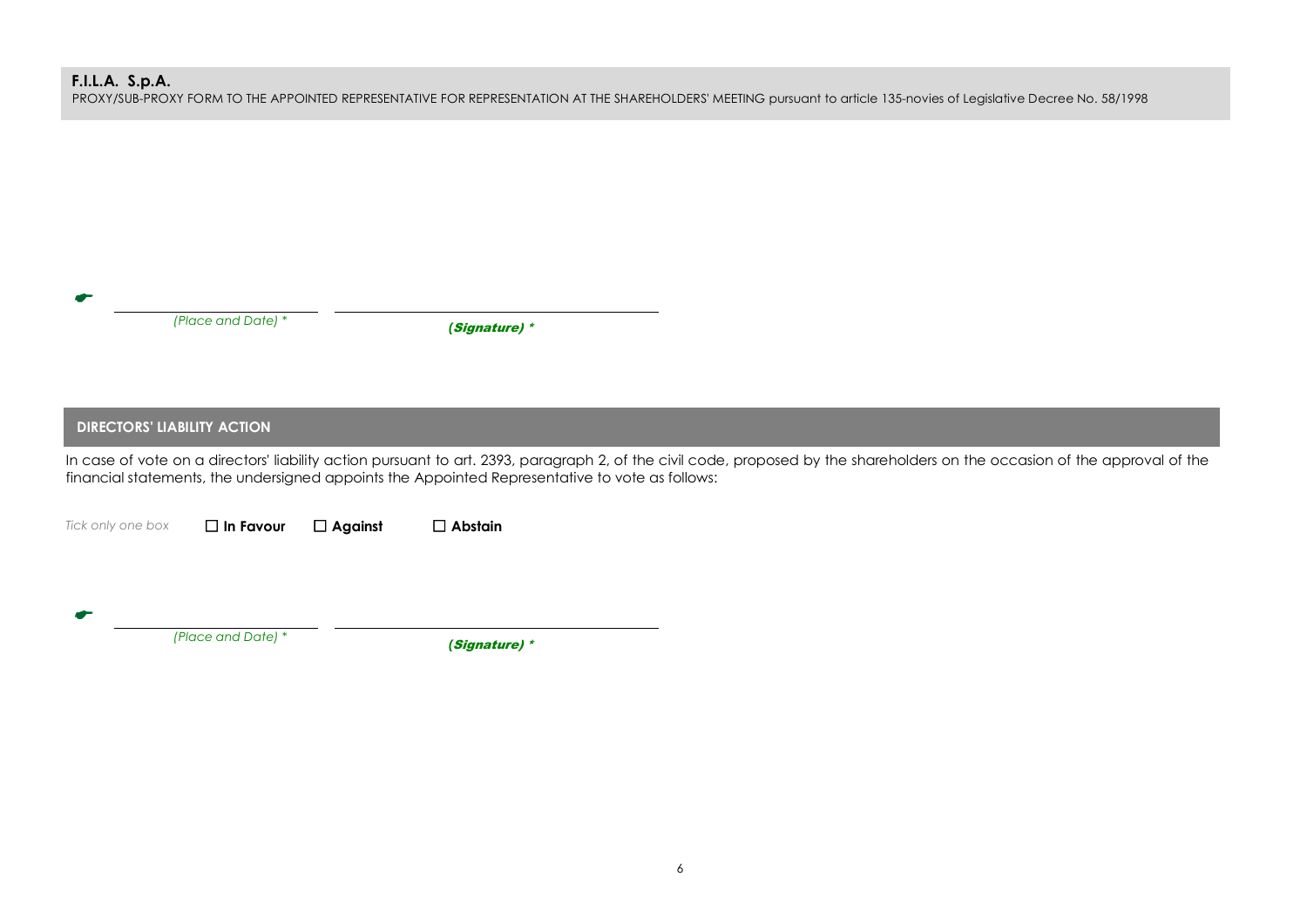PROXY/SUB-PROXY FORM TO THE APPOINTED REPRESENTATIVE FOR REPRESENTATION AT THE SHAREHOLDERS' MEETING pursuant to article 135-novies of Legislative Decree No. 58/1998

## **INSTRUCTIONS FOR THE FILLING AND SUBMISSION**

### **The person entitled to do so must request the depositary intermediary to issue the communication for participation in the shareholders' meeting referred to the Art. 83 sexies, Legislative Decree 58/1998)**

- The proxy must be dated and signed by the delegating party.
- Representation may be conferred only for single meetings, with effect also for subsequent calls.
- In the case of co-ownership of shares, the proxy must always be issued with the signature of all the co-owners.
- (1) Indicate the number of the securities custody account and the denomination of the depositary intermediary. The information can be obtained from the account statement provided by the intermediary.

\_\_\_\_\_\_\_\_\_\_\_\_\_\_\_\_\_\_\_\_\_\_\_\_\_\_\_\_\_\_\_\_\_\_\_\_\_\_\_\_\_\_\_\_\_\_\_\_\_\_\_\_\_\_\_\_\_\_\_\_\_\_\_\_\_\_\_\_\_\_\_\_\_\_\_\_\_\_\_\_\_\_\_\_\_\_\_\_\_\_\_\_\_\_\_\_\_\_\_\_\_\_\_\_\_\_\_\_\_\_\_\_\_\_\_\_\_\_\_\_\_\_\_\_\_\_\_\_\_\_\_\_\_\_\_\_\_\_\_\_\_\_\_\_\_\_\_\_\_\_\_\_\_\_\_\_\_\_\_\_\_\_\_

- (2) Indicate the Communication reference for the Meeting issued by the depositary intermediary upon request from the person entitled to vote.
- (3) Specify the name and surname/denomination of the holder of voting rights (and the signatory of the Proxy Form and voting instructions, if different).

The proxy with the relating voting instructions shall be received together with:

- a copy of an identification document with current validity of the proxy grantor or
- in case the proxy grantor is a legal person, a copy of an identification document with current validity of the interim legal representative or other person empowered with suitable powers, together with adequate documentation to state its role and powers,

(in the event of a sub-proxy, the following must be sent to the Appointed Representative as an annex to the sub-proxy form: i) the documentation indicated in the preceding paragraph, referring to both the holder of the voting right and his/her proxy; ii) a copy of the proxy issued by the holder of the voting right to his/her proxy)

by one of the following alternative methods:

- i) transmission of an electronically reproduced copy (PDF) to the certified email address assemblee2022@pec.spafid.it (subject line "Proxy for F.I.L.A. 2022 Shareholders' Meeting") from one's own certified email address (or, failing that, from one's own ordinary email address, in which case the proxy with voting instructions must be signed with a qualified or digital electronic signature);
- transmission of the original, by courier or registered mail with return receipt, to the following address: Spafid S.p.A., Foro Buonaparte 10, 20121 Milan (Ref. "Proxy for F.I.L.A. 2022 Shareholders' Meeting"), **sending a copy reproduced electronically (PDF**) in advance by ordinary e-mail to assemblee2022@pec.spafid.it (subject line: "Proxy for F.I.L.A. 2022 Shareholders' Meeting")

## **The proxy must be received no later than 6:00 p.m. on the day before the date of the meeting (and in any case before the opening of the meeting). The proxy pursuant to art. 135-novies, Legislative Decree no. 58/1998 and the related voting instructions may always be revoked within the aforesaid deadline.**

N.B. For any additional clarification regarding the issue of proxies (and in particular regarding how to complete and send the proxy form and voting instructions), authorized to participate in the general meeting can contact Spafid S.p.A. by email to the following address confidential@spafid.it or by phone at the following telephone numbers (+39) 02.80687319 – 02.80687335 (during open office hours from 9:00 a.m. to 5:00 p.m.).